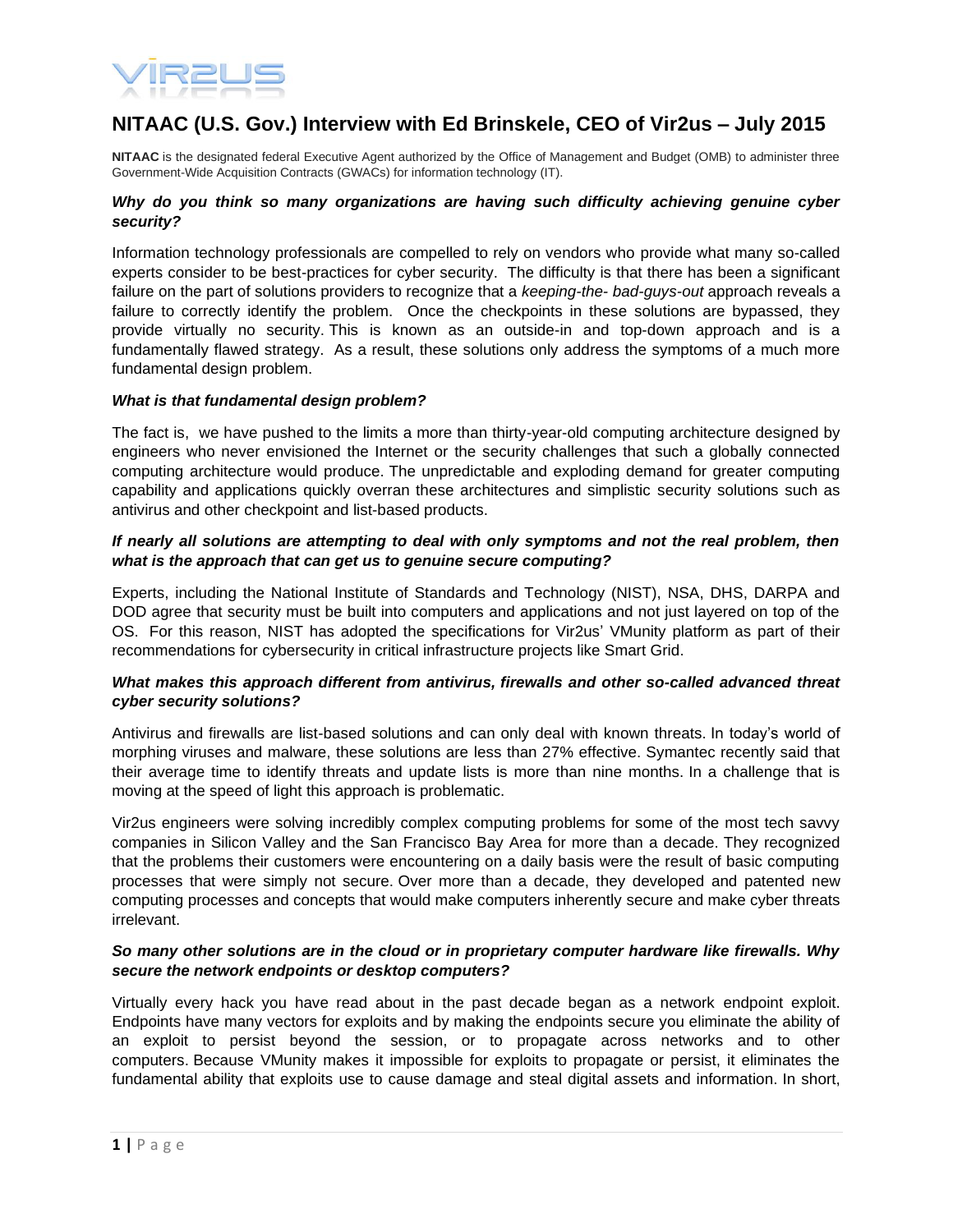

they are isolated and stopped before they can even get started, and even before they are ever identified as threats.

#### *Exactly how does the Vir2us VMunity Platform secure network endpoints?*

The Vir2us controller is a lightweight client that resides within the kernel, below the OS, and attests the computers bios on boot up to eliminate low-level exploits and corruption. This sealed controller serves up virtual isolated computer environments in containers from pristine application templates, which are disposed of after each use and governed by an enterprise-wide security profile. All applications, files and processes are isolated and controlled by a sophisticated service hierarchy and class matrix that determines at the most granular level what can be done with that file and application.

#### *How do these virtual isolated containers ensure secure computing and thwart hackers?*

VMunity isolates files and applications being processed from the actual computer system. Either the hacker's exploit will simply be unable to run or, if it is allowed to run, it will not be able to access any computer resources outside its virtual isolated computing environment. When the session process is completed, Vir2us disposes of that individual environment which will never be reused. Disposing of the virtual computing environment destroys any infection that might have occurred through browsing, opening an infected email or any other vector. This inherently secure process makes it impossible for viruses and other malicious software to propagate across a network of computers or to persist on the computer where the exploit gained entry.

#### *This seems too good to be true. Where did these concepts come from and how do we know they will withstand the test of time?*

While the VMunity Platform is novel, innovative and unique in its approach to secure computing, the underlying principles that it employs have withstood the test of time. As an early pioneer of the digital telecommunications industry, I worked for over a decade with one of the largest government contractors and network telecommunications providers in the U.S. During that time, I personally architected and deployed over one hundred national and international digital telecommunications networks for the agencies including the FAA, U.S. Department of Energy and many power utilities as well as international carriers and Fortune 100 firms. These networks rarely experienced any security issues as they employed the fundamental security principals embodied in the VMunity Platform.

# *So many large organizations and critical infrastructure firms have legacy computer systems and OS software that are not compatible with the latest cyber security solutions. How can the VMunity Platform help?*

I was invited by NIST back in 2010 to sit on the R&D board of the interoperability panel that created the security specifications for Smart Grid (*NISTIR 7628 Guidelines for Smart Grid Cyber Security v1.0 – July 2010).* As part of that project, we reviewed virtually every configuration that is used for industrial controls in the nation's power grid. This informed us as to what would be required to rapidly secure this national network in the face of legacy computer controls dating back more twenty years. Part of NIST's decision to include the specifications for VMunity in its ultimate recommendations for securing the power grid had to do with VMunity's lightweight client (Zero-CPU) and built-in secure processes, which would enable its use in computers going back nearly twenty years.

# *Many organizations have custom software programs and bespoke software applications that cyber security solution providers simply do not support. How does VMunity address this?*

When we first spoke with the NYSE about securing all Bloomberg trading terminals from a national network of securities dealers and brokers they informed us "that more than 50% of applications used on trading exchanges were bespoke and custom software applications". They also told us that VMunity was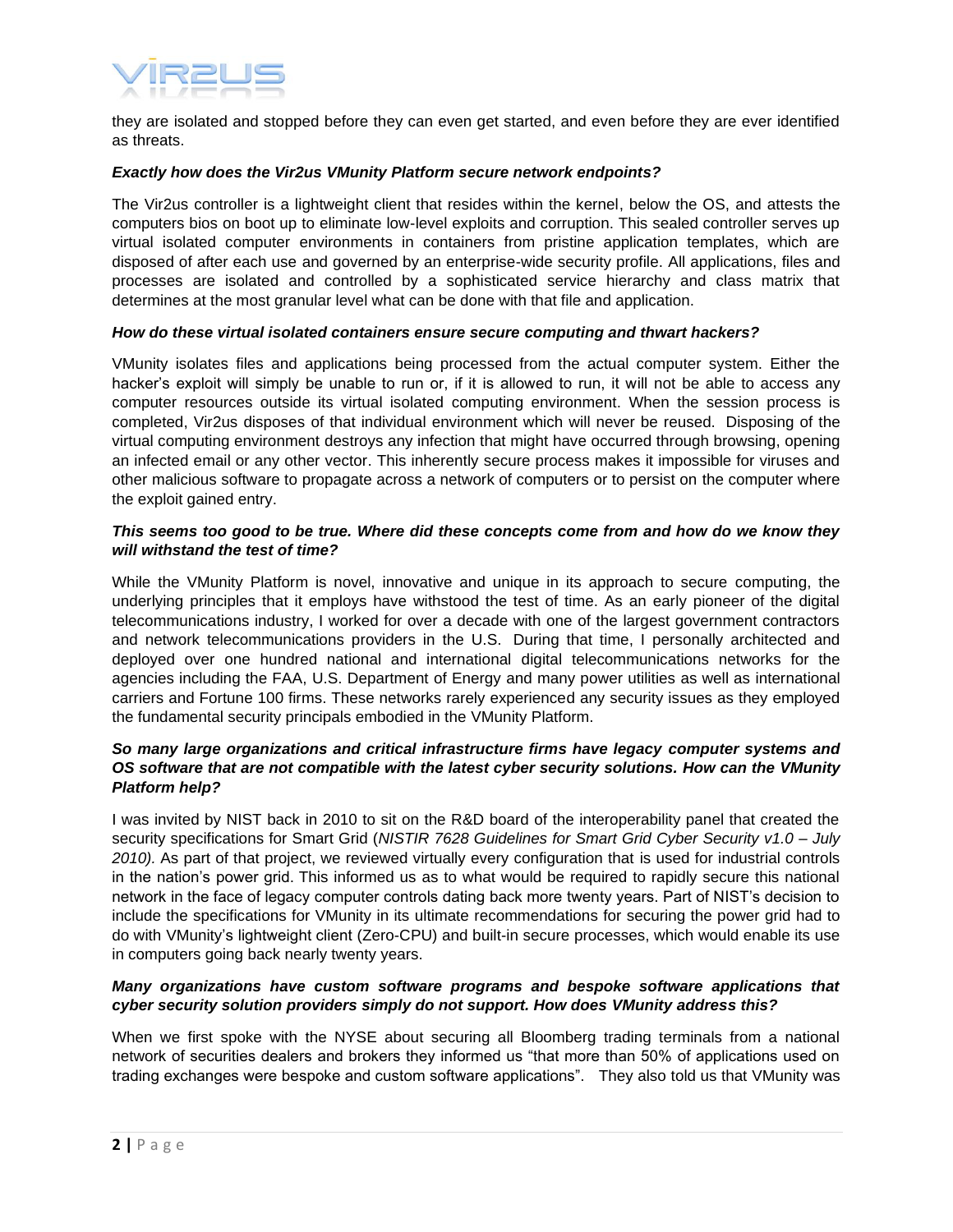

the only solution they had seen that addressed securing custom applications, an absolute necessity for financial services and critical infrastructure applications.

#### *We are hearing that foreign language malware can't even be detected by the most popular cyber security solutions market leaders. Can the VMunity Platform identify this type of exploit?*

It is estimated that foreign language malware represents more than 50% of the exploits being delivered today. This little-known fact is quickly bringing to light the need for the different and more comprehensive approach to secure computing that is exemplified in the VMunity Platform. VMunity uses inherently secure processes that eliminate the need to identify threats making the language of these exploits irrelevant.

## *Have any government agencies looked at this technology and weighed in what the impact of this technology might be?*

Vir2us VMunity technology was first recognized as a breakthrough in cyber security in 2008 by Richard Clarke, former head of national security for several Presidential administrations. Mike Jacobs, former NSA Deputy Director and NSA's most senior technologists dubbed VMunity as "game changing". Even the White House in 2010 recognized Vir2us VMunity, stating that it could end the game with hackers for the Federal Government.

## *Many people believe that no system can be secured and that there is no silver bullet to the problem of cyber security. What would you say to these people?*

I think it is hard to be accurate about the finite capabilities of groups of engineers when trying to solve complex problems. I think the most honest thing each of us can say when faced with a new and complex problem is that we simply do not know what the answer is, but there may be someone else who does. Putting aside the silver bullet analogy for a moment, there are quite a few case studies that show that genuine security is achievable when fundamental principles of security are followed. One example of this is the secure radio communication technology that the U.S. employed in WWII known as Spread-Spectrum, and which the enemy was never able to break.

# *We're hearing more about the need for remediation as part of the cyber security puzzle. What is remediation and why is it so important?*

Remediation is the ability to provide 100% assurance that computing is uncompromised and the ability to turn computers back to a day-one pristine state automatically when and if they become compromised. This is important because cyber security solutions like antivirus, firewalls, cloud-based and list-based solutions provide no protection whatsoever for previously compromised computing environments, and they simply don't remediate computers. Some major solutions firms are offering their clients manual remediation but this is not a real-time solution and can take months or even years. Firms like Sony, Saudi Aramco, NYSE, University of Michigan and others are still attempting to remediate computers from hacks that happened months or years ago. Even if these firms ultimately succeed in manually remediating their systems they still have not solved the fundamental problem and they could easily be infected again.

# *So if computers are already compromised, and firms are unaware of it because the threats have not yet been identified, all their security measures are helpless to stop or remove the threat. Is that correct?*

That is the reality, and one of the key reasons firms are struggling to implement genuine cyber security. The final revelation is that, even if firms take the time to remediate computers manually, once they are reconnected to the network they are in danger of becoming compromised again very quickly if they have not secured their endpoints.